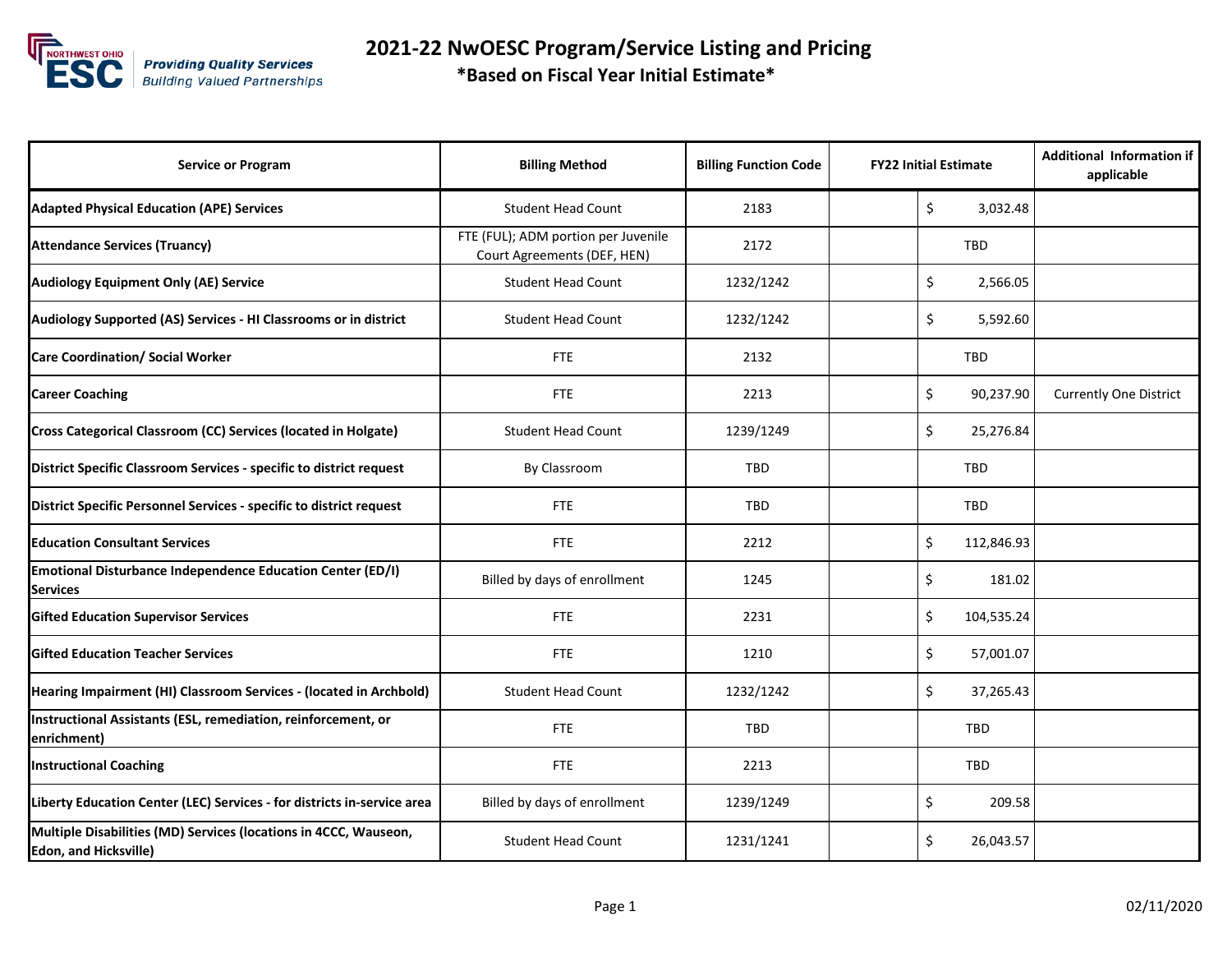

 **2021-22 NwOESC Program/Service Listing and Pricing \*Based on Fiscal Year Initial Estimate\***

| <b>Service or Program</b>                                                                                                      | <b>Billing Method</b>                                                                                                                               | <b>Billing Function Code</b> |                               | <b>FY22 Initial Estimate</b>       | <b>Additional Information if</b><br>applicable |
|--------------------------------------------------------------------------------------------------------------------------------|-----------------------------------------------------------------------------------------------------------------------------------------------------|------------------------------|-------------------------------|------------------------------------|------------------------------------------------|
| Northwest Ohio Opportunity School (Suspension Center and Credit<br>Recovery)                                                   | Short Term (by day of attendance); Long<br>Term (by day enrolled)                                                                                   | 1140                         | Short Term (\$50/day);        | Long<br>Term \$70/day)             |                                                |
| Nurse Attendant (LPN) Services - district specific                                                                             | <b>FTE</b>                                                                                                                                          | 2134                         | <b>TBD</b>                    |                                    |                                                |
| <b>Occupational Therapist (OT) Services</b>                                                                                    | Student Head Count (additional FTE can<br>be requested)                                                                                             | 2181/2182                    |                               | \$<br>2,317.58                     |                                                |
| Paraprofessional (AT) Services--Specific Districts Costs (i.e. 1-1<br>attendants or district requested paraprofessional staff) | <b>FTE</b>                                                                                                                                          | 1290                         | <b>Full Time</b><br>Part Time | \$<br>39,485.28<br>\$<br>23,361.64 |                                                |
| <b>Physical Therapist (PT) Services</b>                                                                                        | Student Head Count (additional FTE can<br>be requested)                                                                                             | 2181/2182                    |                               | \$<br>2,678.70                     |                                                |
| Preschool Child with Disability Classroom (IEP Students and Typical<br>Peers)                                                  | by Classroom                                                                                                                                        | 1280                         |                               | Ś<br>133,556.34                    |                                                |
| <b>Preschool Child with Disability Itinerant Services</b>                                                                      | <b>Student Head Count</b>                                                                                                                           | 1280                         |                               | Ś.<br>5,425.71                     |                                                |
| <b>Preschool Regular Education</b>                                                                                             | By Classroom                                                                                                                                        | 1190                         |                               | \$<br>133,429.22                   |                                                |
| <b>Preschool Program Psychologist Services</b>                                                                                 | <b>Student Head Count</b>                                                                                                                           | 2140                         |                               | \$<br>1,469.63                     |                                                |
| <b>Psychologist Services (K-12)</b>                                                                                            | <b>FTE</b>                                                                                                                                          | 2140                         |                               | Ś<br>117,758.18                    |                                                |
| <b>Psychology Support Services</b>                                                                                             | FTE (proportionate to Psychologist<br>Services)                                                                                                     | 2140                         |                               | \$<br>71,129.24                    |                                                |
| <b>School Nursing Service (RN/ODE licensed)</b>                                                                                | <b>FTE</b>                                                                                                                                          | 2132                         |                               | \$<br>68,955.10                    |                                                |
| <b>Special Education Supervisor Services</b>                                                                                   | by District Classroom Count and Type: Level 1<br>(SLD/CD), Level 2 (Cross Cat, MD, ED, AU),<br>Level 3 (Preschool) or by FTE at district<br>request | 2211                         | <b>FTE</b>                    | \$<br>124,061.86                   |                                                |
|                                                                                                                                |                                                                                                                                                     |                              | Level 1                       | \$<br>2,739.69                     |                                                |
|                                                                                                                                |                                                                                                                                                     |                              | Level 2                       | \$<br>4,931.45                     |                                                |
|                                                                                                                                |                                                                                                                                                     |                              | Level 3                       | \$<br>10,962.19                    |                                                |
| Speech or Language Impairment (SH) Services                                                                                    | Student Head Count or by FTE                                                                                                                        | 2150                         | <b>Head Count</b>             | Ś.<br>2,515.20                     |                                                |
|                                                                                                                                |                                                                                                                                                     |                              | <b>FTE</b>                    | Ś<br>99,916.55                     |                                                |
| Transition (TS) Services (behavioral supports)                                                                                 | <b>Student Head Count</b>                                                                                                                           | 2187                         |                               | Ś.<br>8,433.16                     |                                                |
| <b>Tutors (Certified)</b>                                                                                                      | <b>FTE</b>                                                                                                                                          | <b>TBD</b>                   |                               | TBD                                |                                                |
|                                                                                                                                |                                                                                                                                                     |                              | VS1                           | \$<br>561.00                       |                                                |